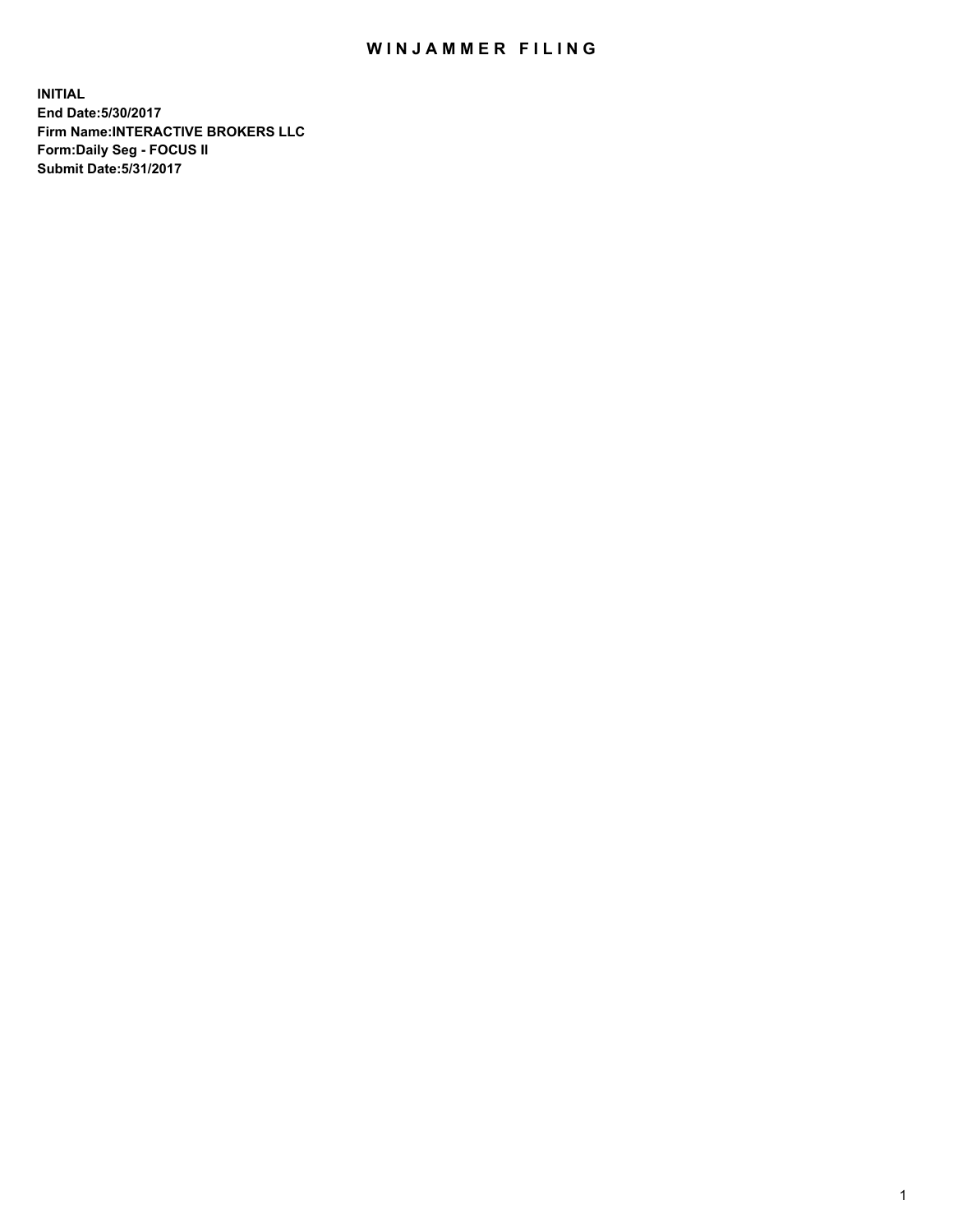## **INITIAL End Date:5/30/2017 Firm Name:INTERACTIVE BROKERS LLC Form:Daily Seg - FOCUS II Submit Date:5/31/2017 Daily Segregation - Cover Page**

| Name of Company<br><b>Contact Name</b><br><b>Contact Phone Number</b><br><b>Contact Email Address</b>                                                                                                                                                                                                                          | <b>INTERACTIVE BROKERS LLC</b><br>James Menicucci<br>203-618-8085<br>jmenicucci@interactivebrokers.c<br>om |
|--------------------------------------------------------------------------------------------------------------------------------------------------------------------------------------------------------------------------------------------------------------------------------------------------------------------------------|------------------------------------------------------------------------------------------------------------|
| FCM's Customer Segregated Funds Residual Interest Target (choose one):<br>a. Minimum dollar amount: ; or<br>b. Minimum percentage of customer segregated funds required:%; or<br>c. Dollar amount range between: and; or<br>d. Percentage range of customer segregated funds required between:% and%.                          | $\overline{\mathbf{0}}$<br>0<br>155,000,000 245,000,000<br>0 <sub>0</sub>                                  |
| FCM's Customer Secured Amount Funds Residual Interest Target (choose one):<br>a. Minimum dollar amount: ; or<br>b. Minimum percentage of customer secured funds required:%; or<br>c. Dollar amount range between: and; or<br>d. Percentage range of customer secured funds required between:% and%.                            | $\overline{\mathbf{0}}$<br>$\overline{\mathbf{0}}$<br>80,000,000 120,000,000<br>00                         |
| FCM's Cleared Swaps Customer Collateral Residual Interest Target (choose one):<br>a. Minimum dollar amount: ; or<br>b. Minimum percentage of cleared swaps customer collateral required:% ; or<br>c. Dollar amount range between: and; or<br>d. Percentage range of cleared swaps customer collateral required between:% and%. | $\overline{\mathbf{0}}$<br>$\overline{\mathbf{0}}$<br>0 <sub>0</sub><br><u>00</u>                          |

Attach supporting documents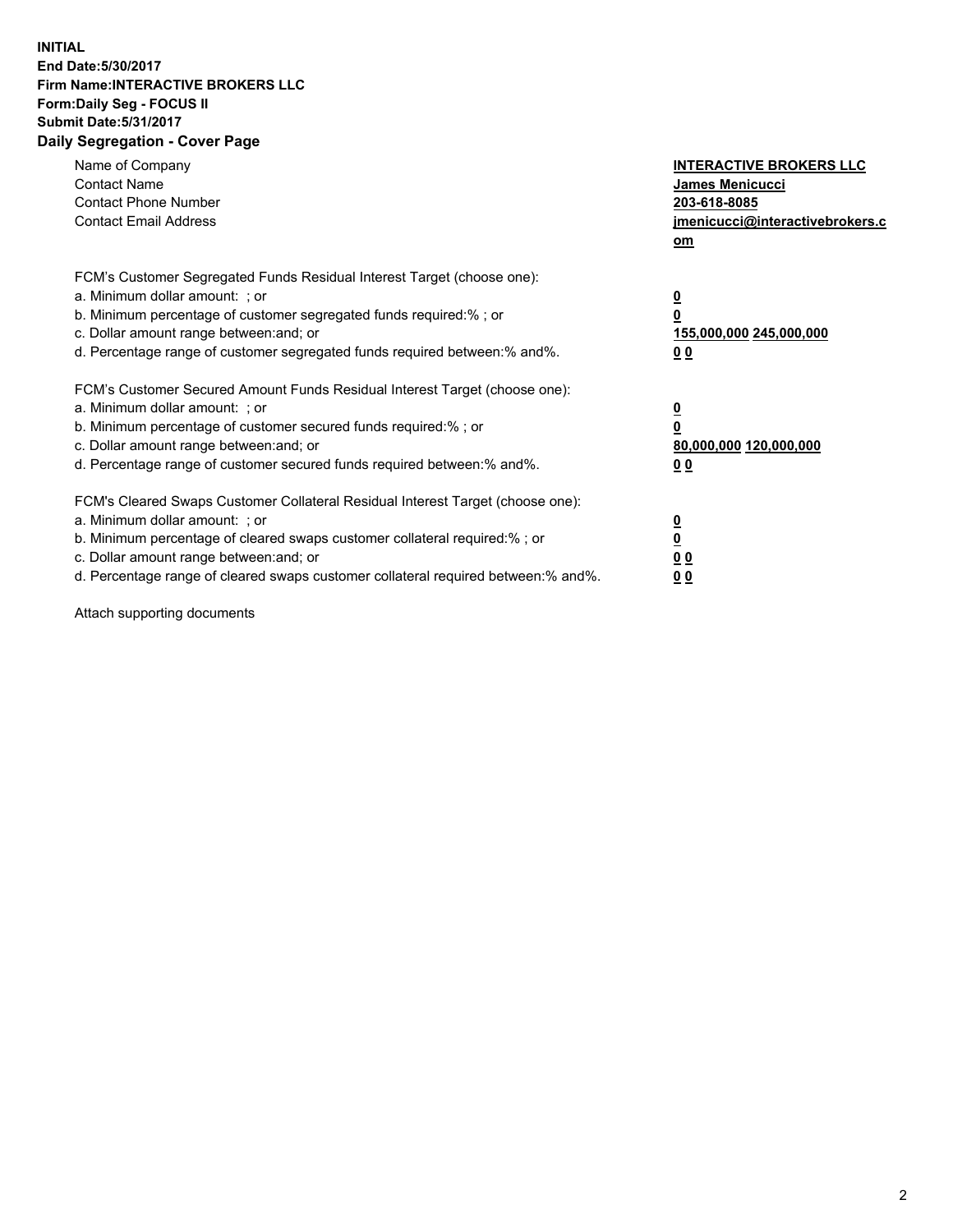## **INITIAL End Date:5/30/2017 Firm Name:INTERACTIVE BROKERS LLC Form:Daily Seg - FOCUS II Submit Date:5/31/2017**

|     | <b>Daily Segregation - Secured Amounts</b>                                                  |                                  |
|-----|---------------------------------------------------------------------------------------------|----------------------------------|
|     | Foreign Futures and Foreign Options Secured Amounts                                         |                                  |
|     | Amount required to be set aside pursuant to law, rule or regulation of a foreign            | $0$ [7305]                       |
|     | government or a rule of a self-regulatory organization authorized thereunder                |                                  |
| 1.  | Net ledger balance - Foreign Futures and Foreign Option Trading - All Customers             |                                  |
|     | A. Cash                                                                                     | 346,660,606 [7315]               |
|     | B. Securities (at market)                                                                   | $0$ [7317]                       |
| 2.  | Net unrealized profit (loss) in open futures contracts traded on a foreign board of trade   | <mark>-7,782,285</mark> [7325]   |
| 3.  | Exchange traded options                                                                     |                                  |
|     | a. Market value of open option contracts purchased on a foreign board of trade              | 29,012 [7335]                    |
|     | b. Market value of open contracts granted (sold) on a foreign board of trade                | -15,189 [7337]                   |
| 4.  | Net equity (deficit) (add lines 1.2. and 3.)                                                | 338,892,144 [7345]               |
| 5.  | Account liquidating to a deficit and account with a debit balances - gross amount           | 3,874 [7351]                     |
|     | Less: amount offset by customer owned securities                                            | 0 [7352] 3,874 [7354]            |
| 6.  | Amount required to be set aside as the secured amount - Net Liquidating Equity              | 338,896,018 [7355]               |
|     | Method (add lines 4 and 5)                                                                  |                                  |
| 7.  | Greater of amount required to be set aside pursuant to foreign jurisdiction (above) or line | 338,896,018 [7360]               |
|     | 6.                                                                                          |                                  |
|     | FUNDS DEPOSITED IN SEPARATE REGULATION 30.7 ACCOUNTS                                        |                                  |
| 1.  | Cash in banks                                                                               |                                  |
|     | A. Banks located in the United States                                                       | 49,076,125 [7500]                |
|     | B. Other banks qualified under Regulation 30.7                                              | 0 [7520] 49,076,125 [7530]       |
| 2.  | Securities                                                                                  |                                  |
|     | A. In safekeeping with banks located in the United States                                   | 325,686,370 [7540]               |
|     | B. In safekeeping with other banks qualified under Regulation 30.7                          | 0 [7560] 325,686,370 [7570]      |
| 3.  | Equities with registered futures commission merchants                                       |                                  |
|     | A. Cash                                                                                     | $0$ [7580]                       |
|     | <b>B.</b> Securities                                                                        | <u>0</u> [7590]                  |
|     | C. Unrealized gain (loss) on open futures contracts                                         | 0 [7600]                         |
|     | D. Value of long option contracts                                                           | $0$ [7610]                       |
|     | E. Value of short option contracts                                                          | 0 [7615] 0 [7620]                |
| 4.  | Amounts held by clearing organizations of foreign boards of trade                           |                                  |
|     | A. Cash                                                                                     | $0$ [7640]                       |
|     | <b>B.</b> Securities                                                                        | $0$ [7650]                       |
|     | C. Amount due to (from) clearing organization - daily variation                             | 0 [7660]                         |
|     | D. Value of long option contracts                                                           | $0$ [7670]                       |
|     | E. Value of short option contracts                                                          | 0 [7675] 0 [7680]                |
| 5.  | Amounts held by members of foreign boards of trade                                          |                                  |
|     | A. Cash                                                                                     | 98,252,930 [7700]                |
|     | <b>B.</b> Securities                                                                        | 0 [7710]                         |
|     | C. Unrealized gain (loss) on open futures contracts                                         | -10,420,564 [7720]               |
|     | D. Value of long option contracts                                                           | 29,012 [7730]                    |
|     | E. Value of short option contracts                                                          | -15,189 [7735] 87,846,189 [7740] |
| 6.  | Amounts with other depositories designated by a foreign board of trade                      | $0$ [7760]                       |
| 7.  | Segregated funds on hand                                                                    | $0$ [7765]                       |
| 8.  | Total funds in separate section 30.7 accounts                                               | 462,608,684 [7770]               |
| 9.  | Excess (deficiency) Set Aside for Secured Amount (subtract line 7 Secured Statement         | 123,712,666 [7380]               |
|     | Page 1 from Line 8)                                                                         |                                  |
| 10. | Management Target Amount for Excess funds in separate section 30.7 accounts                 | 80,000,000 [7780]                |
| 11. | Excess (deficiency) funds in separate 30.7 accounts over (under) Management Target          | 43,712,666 [7785]                |
|     |                                                                                             |                                  |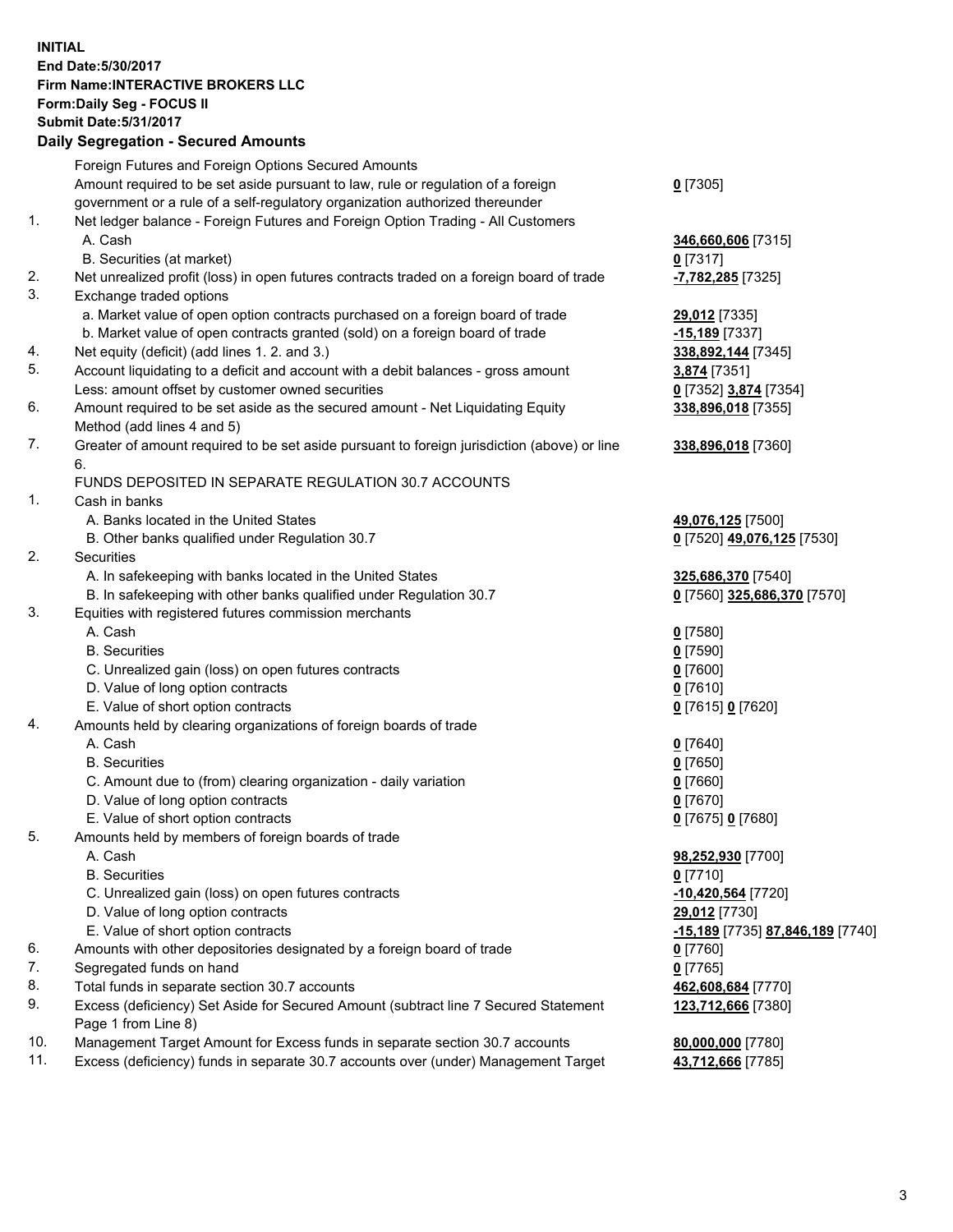**INITIAL End Date:5/30/2017 Firm Name:INTERACTIVE BROKERS LLC Form:Daily Seg - FOCUS II Submit Date:5/31/2017 Daily Segregation - Segregation Statement** SEGREGATION REQUIREMENTS(Section 4d(2) of the CEAct) 1. Net ledger balance A. Cash **4,037,408,130** [7010] B. Securities (at market) **0** [7020] 2. Net unrealized profit (loss) in open futures contracts traded on a contract market **-133,678,586** [7030] 3. Exchange traded options A. Add market value of open option contracts purchased on a contract market **218,118,766** [7032] B. Deduct market value of open option contracts granted (sold) on a contract market **-303,991,383** [7033] 4. Net equity (deficit) (add lines 1, 2 and 3) **3,817,856,927** [7040] 5. Accounts liquidating to a deficit and accounts with debit balances - gross amount **224,260** [7045] Less: amount offset by customer securities **0** [7047] **224,260** [7050] 6. Amount required to be segregated (add lines 4 and 5) **3,818,081,187** [7060] FUNDS IN SEGREGATED ACCOUNTS 7. Deposited in segregated funds bank accounts A. Cash **481,513,267** [7070] B. Securities representing investments of customers' funds (at market) **2,269,748,810** [7080] C. Securities held for particular customers or option customers in lieu of cash (at market) **0** [7090] 8. Margins on deposit with derivatives clearing organizations of contract markets A. Cash **25,061,326** [7100] B. Securities representing investments of customers' funds (at market) **1,336,396,148** [7110] C. Securities held for particular customers or option customers in lieu of cash (at market) **0** [7120] 9. Net settlement from (to) derivatives clearing organizations of contract markets **-5,569,458** [7130] 10. Exchange traded options A. Value of open long option contracts **218,175,961** [7132] B. Value of open short option contracts **-304,048,765** [7133] 11. Net equities with other FCMs A. Net liquidating equity **0** [7140] B. Securities representing investments of customers' funds (at market) **0** [7160] C. Securities held for particular customers or option customers in lieu of cash (at market) **0** [7170] 12. Segregated funds on hand **0** [7150] 13. Total amount in segregation (add lines 7 through 12) **4,021,277,289** [7180] 14. Excess (deficiency) funds in segregation (subtract line 6 from line 13) **203,196,102** [7190] 15. Management Target Amount for Excess funds in segregation **155,000,000** [7194] **48,196,102** [7198]

16. Excess (deficiency) funds in segregation over (under) Management Target Amount Excess